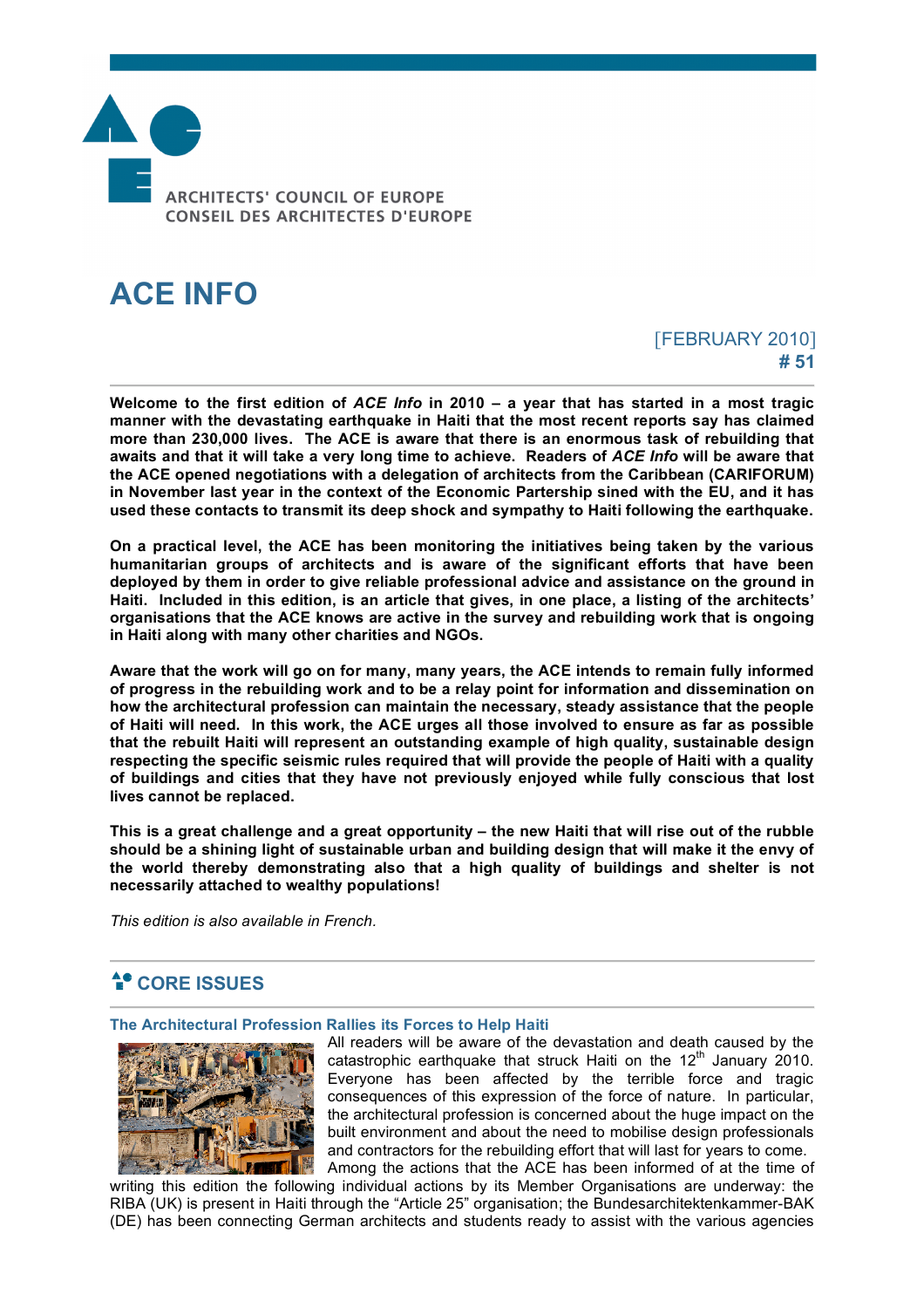working in and for Haiti; the CNAPPC (IT) has launched a special programme to aid Haiti (after the significant efforts they already devoted, and are still devoting, following the earthquake in L'Aquila in 2008); Portuguese and Greek architects are, with the support of their respective organisation preparing to send 2 prototypes of the winning designs under the UIA Shelter competition.

Furthermore the ACE is also aware that the International Union of Architects (UIA) and its network are currently also engaged in dissemination and coordination activities.

Some years ago the ACE held a Special Session at its Autumn General Assembly on humanitarian architects organisations and it has kept up a certain level of contact with them since then. It is therefore in a position to act as a relay point for any actions in the field within Europe, particularly after such a disaster as Haiti and it is pleased to give to readers the following contact information for any readers that may like to take action to give support to the rebuilding efforts in Haiti:

Emergency Architects Foundation – has established a fund for Haiti and you can donate at: http://www.archi-urgent.com/index.php?option=com\_content&task=view&id=176&Itemid=439 For information on the organisation, go to: http://www.archi-urgent.com/

Architecture for Humanity also has an appeal open for its programme on rebuilding in Haiti: http://architectureforhumanity.org/programs/haiti-earthquake-rebuilding

Article 25 is a UK based humanitarian organisation: http://www.article-25.org/

Architecture Sans Frontières is an international network of organisations that are active in humanitarian aid, looking as much at the long term as assisting in the immediate aftermath of disasters. You can se a listing of European Organisations and contacts that are in the network here: http://asf.international.free.fr/index/europa.php

Finally, our Caribbean colleagues have said that any donations should only be made through established and known sources and that the International Red Cross has been doing a lot of coordination of the relief effort, including with architects. To see its work, go to: http://www.icrc.org/web/eng/siteeng0.nsf/html/haiti

**Image**: Courtesy of the International Red Cross

### **Disappointment About Level of Ambition in Draft EU2020 Strategy**



The European Commission conducted a public consultation on the proposed revised over-arching strategy for the EU for the period from now to 2020 that ended on the  $15<sup>th</sup>$  January last. The ACE and many other stakeholders submitted comments that all had one element in common – a sense of disappointment at the lack of vision and ambition in the proposed Strategy. The ACE in its submission highlighted the fact that the proposal did not mention the dimension of the built environment and underemphasises the issue of energy efficiency. It pointed out that this is not

coherent with the content of the European Economic Recovery Plan in which the positive contribution that can be made by these twin issues is properly recognised.

Other comments noted by the ACE include the submission from the European Forum for Architectural Policies (EFAP) that recalled the text of conclusions related to architecture and the contribution of culture to sustainable development that the European Union Council adopted in 2008 (ref JOCE Conclusions 2008/C 319/05) that fall entirely within the objectives of the future "EU2020" strategy, a strategy that is based on a new economy founded on sustainable social growth.

Also of note is the submission from the Committee of the Regions (CoR) that states that the Commission explicitly fails to recognise the important role played by local and regional authorities in realising European objectives on the ground and the submission from the European Environmental Bureau (EEB) that highlights the fact the Commission appears not to have learnt the lessons of the recent crisis as it puts the conservation of energy, natural resources and raw materials in the context of *the future competitiveness of our industry and our economies* thus *making us hostage(s) of business lobbies who will insist that only those measures which bring immediate profits are acceptable.*

The proposal of the Commission is due to be considered at the Spring Summit of EU leaders and the outcome will shape EU Policy for the next decade. To read more and to download copies of submissions made, go to:

http://ec.europa.eu/eu2020/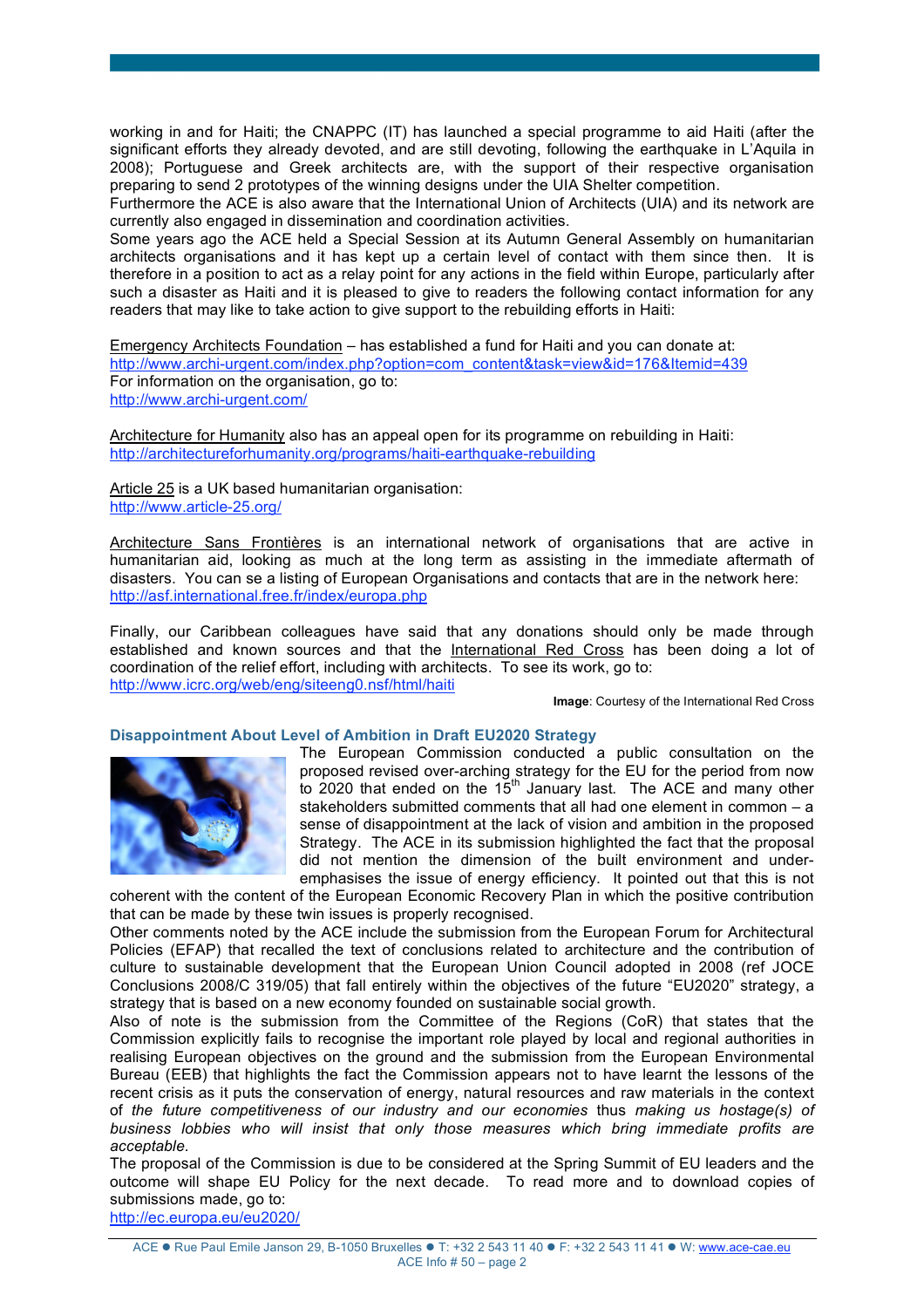#### *ACE Info* **Readership Survey**

The ACE launched a questionnaire targeted at the readers of this publication. The replies are now starting to come in and the ACE intends to wait for further replies before fully reporting on the outcome. Early results are encouraging in the sense that it is clear that our readers usually learn something new every time they receive *ACE Info* and the vast majority read every edition. The Executive Board of the ACE intends to consider the implications of the results and to decide what, if any, changes should be introduced by the ACE in order to better answer the expectations of the readership of *ACE Info*. In the meantime, the Editorial Board wishes to thank all of our readers that have taken the time to share their opinions with us and we invite others who have not yet answered to consider answering the questionnaire now. The questionnaire has been circulated again with this edition of *ACE Info* for this purpose.

# $A<sup>•</sup>$  ACE MATTERS

### **Announcements from Member Organisations**

Many Member Organisations have informed the ACE about changes over the past two months as follows:

# **CSCAE – Spain**

Architect Jordi Ludevid I Anglada has been elected President of the Superior Council of Associations (Collegios) of Spanish Architects for the period 2010-2013 on a campaign that promises to reinforce the federating aspect of the CSCAE and to assist architects to adapt to the new conditions facing the as a result of the economic crisis that has been particularly severe in Spain.

#### **OAI – Luxembourg**

Bob Strotz has been elected as President of the Order of Architects and Consulting Engineers in Luxembourg. His aims are to improve the collaboration between architects and consulting engineers for coherent and efficient project management, reform architecture design contests and update contracts for architects and engineers undertaking public works projects.

#### **CIAF – France**

Patrick Colombier has been elected President of the International Council of French Architects (CIAF), which coordinates the international activities of the three French Member Organisations of the ACE – the Conseil National de l'Ordre des Architectes (CNOA), the Union Nationale des Syndicats Français d'Architectes (UNSFA) and the Syndicat de l'Architecture (SA).

### **The ACE Establishes a Taskforce on the Energy Efficiency Action Plan (EEAP)**

To complement the various EU Directives in the field of energy efficiency and to reinforce the action of the EU in this field, the European Commission adopted an EEAP in 2006. This plan set out over 80 actions that the EU aimed to undertaken in the period up to 2012. A first evaluation of the plan took place in 2009 and the Commission has announced its intention to produce a revised plan by "early 2011" at the latest. It is expected that buildings will play a central role in the provisions of the new plan and that action on improving their energy efficiency will be a key aspect of the new EEAP. For this reason the ACE has taken the initiative to propose to the other actors in the construction sector and other relevant stakeholders from the civil society to set up a Taskforce of experts in order to prepare an informal and yet coherent, ambitious and realistic submission to the European Commission in the first instance that will contain concrete proposals for what can be achieved with buildings in the period to 2020. The initiative of the ACE extends to a wider range of stakeholders who will be able to contribute to the work of the Taskforce via electronic means. It is intended that the work of the Taskforce will be completed by mid-May before the Commission starts work on the revised plan so that it will impact on its content.

#### **The ACE at External Events**

*The ACE is frequently represented by its President, Members of its Executive Board, Chairmen of Work Groups and/or the Secretariat at external events and conferences. These activities often go unnoticed, but are very important to the pursuit of the policies of the ACE. Readers who wish to know more about these activities can access the reports, prepared after the events, in the calendar of external representations maintained on the website of the ACE at the following address: http://www.ace-cae.org/MemberN/Content/EN/mee/rep/rep009.asp*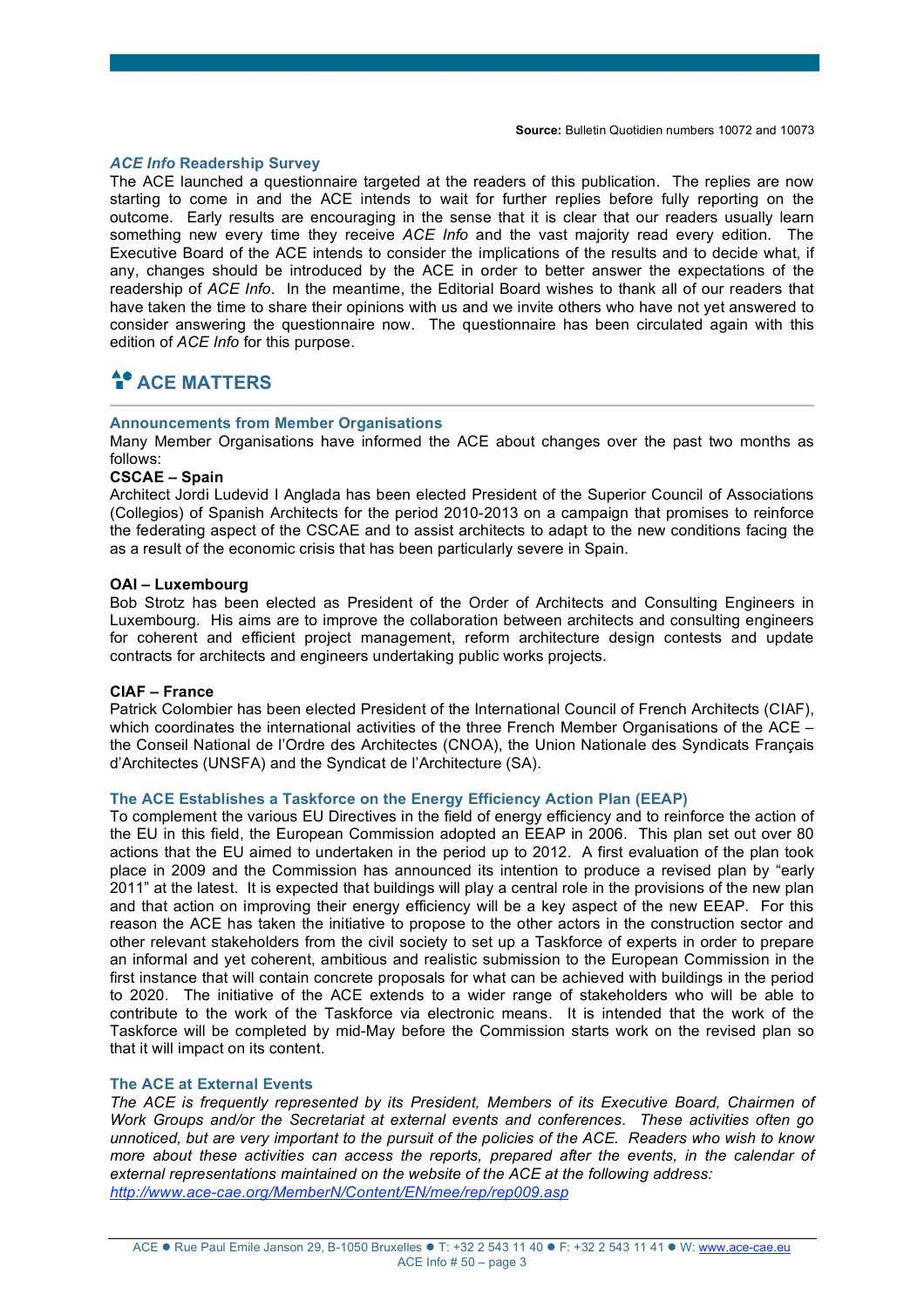# **Joint Workshop Event with Schools of Architecture – 29th January 2010**

The ACE recently held a Joint Workshop with representatives from the European Association for Architectural Education in Paris. There were over 30 participants in all with roughly equal representation from each of the two organisations and the key result of the debates of the day is agreement that there is much that the ACE and the EAAE can cooperate on in the coming period in order to advance the interests of the profession and the quality of qualifications in particular. Two key areas on which the workshop agreed there is a need for further work is the topic of research, particularly project-based research and the whole question of diversity within the profession which needs to be examined against a common understanding of the core competences that architects must possess if they are to answer the needs of society. The outcome of the workshop will be followed up in the context of the Joint Working Party that was established between the ACE and EAAE some years ago.

A full report of the Workshop will be available in due course and will be posted on the website of the ACE.

### **ACE Events and Meetings in February and March 2010:**

Ad-Hoc Work Group on Regulatory and Quality Issues - Brussels -  $18<sup>th</sup>$  February General Coordination Meeting – Brussels –  $19^{th}$  February CEO and ACE Correspondents Meeting – Brussels –  $4<sup>th</sup>$  March Finance Committee Meeting – Brussels –  $5<sup>th</sup>$  March Second Meeting of the Executive Board in 2010 – Brussels –  $5<sup>th</sup>$  and  $6<sup>th</sup>$  March ACE-EAAE Workshop - Paris - 29<sup>th</sup> January Work Group on Architectural Design Contests – Berlin –  $12<sup>th</sup>$  February

# *<u>A</u>* OTHER MATTERS

#### **The New European Commission**

On the  $9<sup>th</sup>$  February 2010, the European Parliament gave its approval to the composition of the new Commission as proposed by its President, Jose Manuel Barroso. The vote in was 488 in favour to 137 against with 72 abstentions. In urging the Parliament to vote in favour, Barroso said *The broad priorities are clear: making a successful exit from the crisis; leading on climate change and energy efficiency; boosting new sources of growth and social cohesion to renew our social market economy.*

Key Commissioners for the ACE are Michel Barnier, Internal Market and Services, Günter Oettinger, Energy, Johannes Hahn, Regional Policy, Antonio Tajani, Industry and Entrepreneurship and, depending on the dossiers assigned to her new Directorate General, Connie Hedegaard, Climate Action. Further important Portfolios from ACE's perspective include DG Education and Culture and DG Research. Certain priorities are already emerging following the Hearings held in January in the European Parliament where, for example, Michel Barnier expressed the view that there is a need to ensure complete implementation of the Professional Qualifications and Services Directives; Johannes Hahn indicated that he will put emphasis on the implementation of a new European urban policy.

As the new Commission settles in, the ACE will be promoting its Policy Recommendations in the interest of ensuring that the achievements made to date will be safeguarded and built upon. To get an overview of the new team at the Commission, go to:

http://ec.europa.eu/commission\_designate\_2009-2014/index\_en.htm

**Sources:** Bulletin Quotidien Numbers 10048 & 10057, Euractiv.com and the European Commission

### **Changes in Non-EU Architectural Organisations**

There have been a number of changes in the Presidencies of various architectural organisations as with whom the ACE maintains contacts as follows:

# **American Institute of Architects (AIA) – United States of America**

George H Miller has become President for 2010 and declared that he intends to change the old ways of thinking about the profession. He says that architectural design must not be considered a tool, but rather a collaborative effort that offers opportunities to every participant: clients, the public, architects, engineers, communities and decision-makers.

# **DOCOMOMO – International Committee for the Documentation and Conservation of Buildings, Sites and Neighbourhoods of the Modern Movement**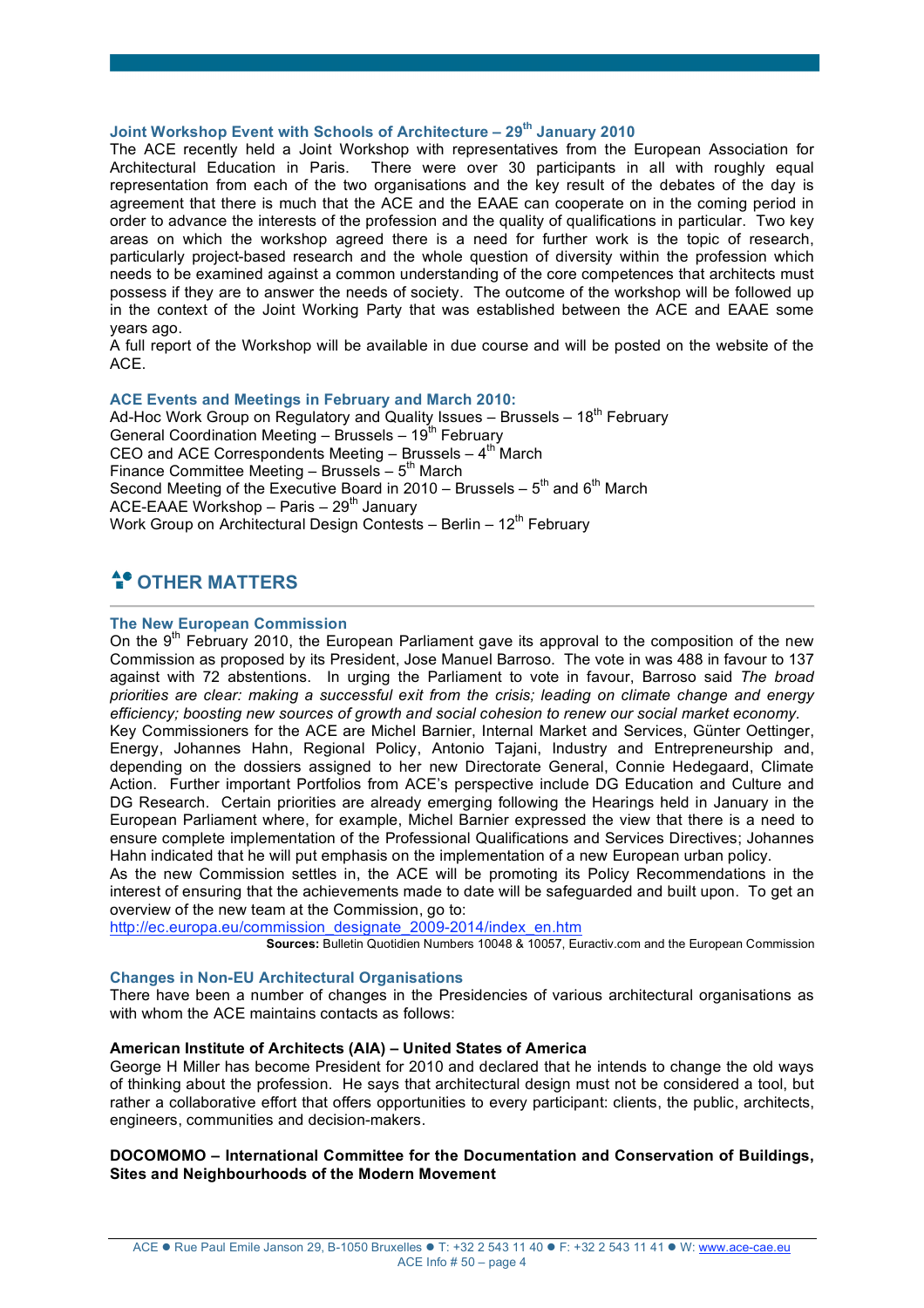Ana Tostões of Portugal is the new President of DOCOMOMO and it has been announced that its offices will be transferred from the *Cité de l'architecture* in Paris to the *Mies Van der Rohe Foundation* in Barcelona.

### **Proposals on Health & Safety Requirements Could Have Negative Effects**

The EU Stoiber Group has recently proposed that the EU should rescind the requirement for small and medium enterprises (SME) under Health & Safety Legislation to carry out written risk assessments and to introduce a derogation from the requirement for SMEs to prepare health & safety files! Knowing that risk assessments and health & safety files are cornerstones of good practice and of safety for workers on construction site, this proposal seems to be a negative step that could, if adopted and implemented, have negative effects. The ACE, which has collaborated closely in the preparation of a new European guide on the provisions of the Construction Sites Directive, believes that the proposals as reported should not be adopted.

To read the report of the Stoiber Group, go to:

http://ec.europa.eu/enterprise/policies/better-

regulation/files/hlg\_opinion\_working\_environment\_09052009\_en.pdf

#### **Urban-Net a Valuable Resource**

The URBAN-NET project addresses issues of urban sustainability in Europe. Its overall aim is to increase the cooperation and coordination between European Member and Associated States through networking and collaboration on joint research activities. URBAN-NET is funded by the European Commission's FP6 (Framework Programme) under the European Research Area Network (ERA-NET) initiative. It has a wide geographical and cultural representation through its membership of 16 partners from 13 countries. The project is managed by a consortium formed by these partners and it is running for four years from August 2006 to July 2010. It has already produced much valuable information on urban sustainability and its website is a valuable resources for all interested in urban research. For more information, go to:

http://www.urban-net.org

#### **First 39 Sustainable Energy Action Plans Submitted to European Commission While Commitment of Cities is Growing**

The Barcelona Provincial Council, one of the first supporting structures of the Covenant of Mayors, handed, on the  $30<sup>th</sup>$  October 2009, to the Andris Piebalgs, Energy Commissioner, the first 39 Sustainable Energy Action Plans (SEAPs) of the Covenant of Mayors. The SEAPs are a central tool in the work of the Covenant and each signatory is expected to produce one, no matter how small the city. The objective is that all signatory cities will exceed the EU Energy Policy targets for 2020 by 50%. To date, 1,270 cities have joined the Covenant. For more, go to: www.eumayors.eu

#### **Brussels Region Appoints a "Bouwmeester" (Master Architect)**

Following the example of the Netherlands and the Flemish Region of Belgium, the Brussels Region recently appointed Olivier Bastin to the post of Master Architect (Bouwmeester). The ACE considers creating and filling such posts is essential for the overall quality and sustainability of the built environment and it is always pleased to report on their creation as it signals another region or country where architecture has been considered to be a matter of public interest. It is often the case that these appointments are a pre-cursor to the adoption of an architecture policy – an instrument that, when fully implemented, can have a rapid and long-lasting effect on the quality and sustainability of the built environment.

#### **Commission Called on to Examine Effects of Chemical "Cocktails"**

On the 22<sup>nd</sup> December last, the European Council (Environment) unanimously called on the European Commission to examine how appropriately Community legislation in force predicts dangers to human, animal and vegetable health from the combined effects of chemical substances which, when taken in isolation, would not present any risk at all. If necessary, the Commission will be requested to propose amendments and guidelines. This is good news to the ACE as it has been highlighting for many years the shortcomings of regulating individual substances when the real unknown is how chemical substances interact with each other in the environment. This is particularly the case for indoor environments where the multitude of finishes and furnishings specified by architects are "off-gassing" and potentially creating dangerous and low indoor air quality. The ACE will monitor developments in order to assess any impacts for building design.

**Source:** Bulletin Quotidien Number 10046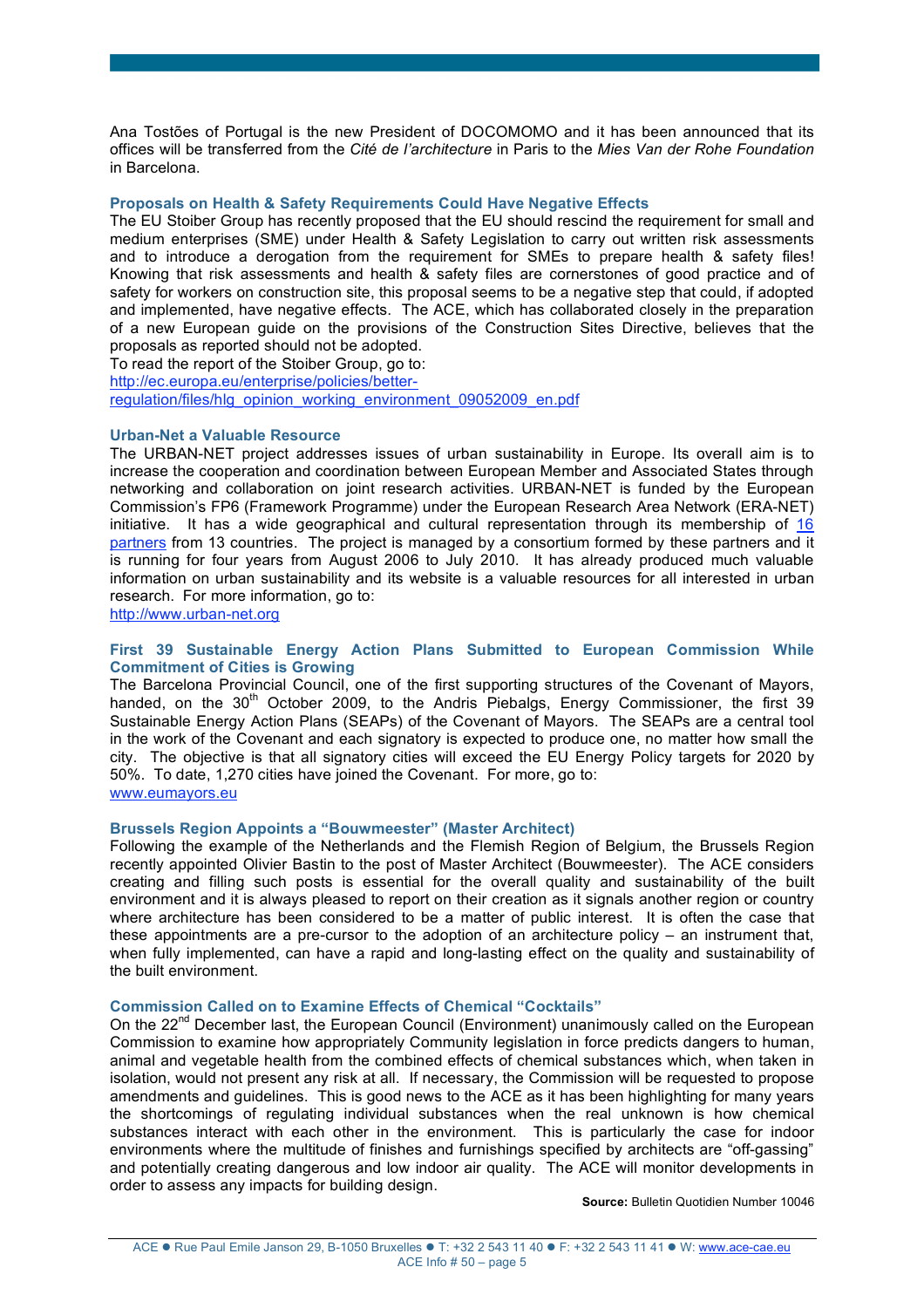#### **European Contractors Concerned about Polish Motorway Contracts**

Serious concern has been expressed to the European Commission by a number of organisations, including the European Construction Industry Federation (FIEC), about the awarding of a number of motorway construction contracts to Chinese contractors in Poland. The concerns centre around allegations that the contracts were won as a result of unfair competition practices by the Chinese. In fact the contracts were subject to the rules set down in the European Public Procurement Directives and the projects are benefiting from European Funding. It is claimed that the price offered by COVEC (China Overseas Engineering Group) was *at least €150 million less* than the order and is therefore an example of *price-dumping*. It is further claimed that COVEC planned to register losses during the construction of the project and that the Chinese Government will then *cover* the losses at the end of the project. It is feared that if this practice goes unpunished it will lead to serious distortions of competition in the EU and to the loss of many significant contracts to non-EU contractors as such practices are outlawed within the EU.

**Source:** Bulletin Quotidien Number 10049

#### **Acoustic City – The Linz Charter**

Acoustic City is an initiative of Linz 2009 European Capital of Culture, which is intended to reach far beyond the year 2009 to promote a conscious design of our audible environment in keeping with human dignity. It is based on the conviction that human beings are touched and influenced to the core by what they hear. For this reason, Acoustic City is committed to promoting an acoustic environment appropriate for human beings. With the Linz Charter as a guideline for urban planning in an acoustic sense, *Beschallungsfrei* – The Campaign Against Imposed Noise, and the *Akustikon* as a world of hearing in the centre of Linz, Acoustic City establishes three points of crystallisation for an increased acoustic awareness in the arrangement of personal life, in politics, in the world of work and everyday life, in architecture and urban development, in zoning and traffic planning.

To read the text of the Charter, go to:

http://www.hoerstadt.at/linz\_charta/document.html

**Source:** Arch-Index.*fr*

# **France Devises Sustainable Development Barometer**

In an attempt to address sustainable development challenges, France presented, at a national conference on the 20<sup>th</sup> January, a series of indicators to measure progress towards green growth and jobs. They will allow an annual evaluation of the National Sustainable Development Strategy that will soon be adopted. This strategy has been developed thanks to the wide national consultation that took place on environmental issues (the so-called *Grenelle de l'environnement*). The aim is to take stock of natural resources and human and social capital and not just the use of these resources.

It is expected that the example of France could be an inspiration for Europe as a whole as the Commission has already demonstrated an interest in this new approach to measurement of prosperity in its paper entitled *GDP and Beyond – Measuring Progress in a Changing World.* For more information go to:

http://www.euractiv.com/en/sustainability/france-devises-sustainable-development-barometer/article-189134

**Source:** Euractiv.com

#### **Design-BuildSolar Architect's Survey**

A new initiative to promote building integrated photo voltaics (BIPV) has been launched under the name Design-BuildSolar. The ACE has a seat on its Advisory Board as one of its principle targets is to raise the awareness and level of knowledge of architects on the many benefits of using BIPV and on how its use can contribute to greater energy efficiency and to the EU target of generating 20% of its energy from renewable sources by 2020. In order to better understand the current level of knowledge among architects, an online questionnaire has been launched by Design-BuildSolar, that you are invited to complete by going to:

http://www.surveymonkey.com/s/6CZL9XY

#### **Professional Qualifications Directive**

The European Commission announced, in December, that five Member States had not yet transposed the Professional Qualifications Directive into national law. They were Austria, Belgium, France, Greece and Luxembourg. Also in December there was a Hearing at the European Parliament on the Directive at which it emerged that a number of MEPs are concerned to better understand the linkages between this Directive and the Services Directive that was due to be transposed into national law before the  $28<sup>th</sup>$  December 2009. This is a question that also occupies the ACE as it sees that there are real questions that need to be answered as to how the provisions of the to directives interact.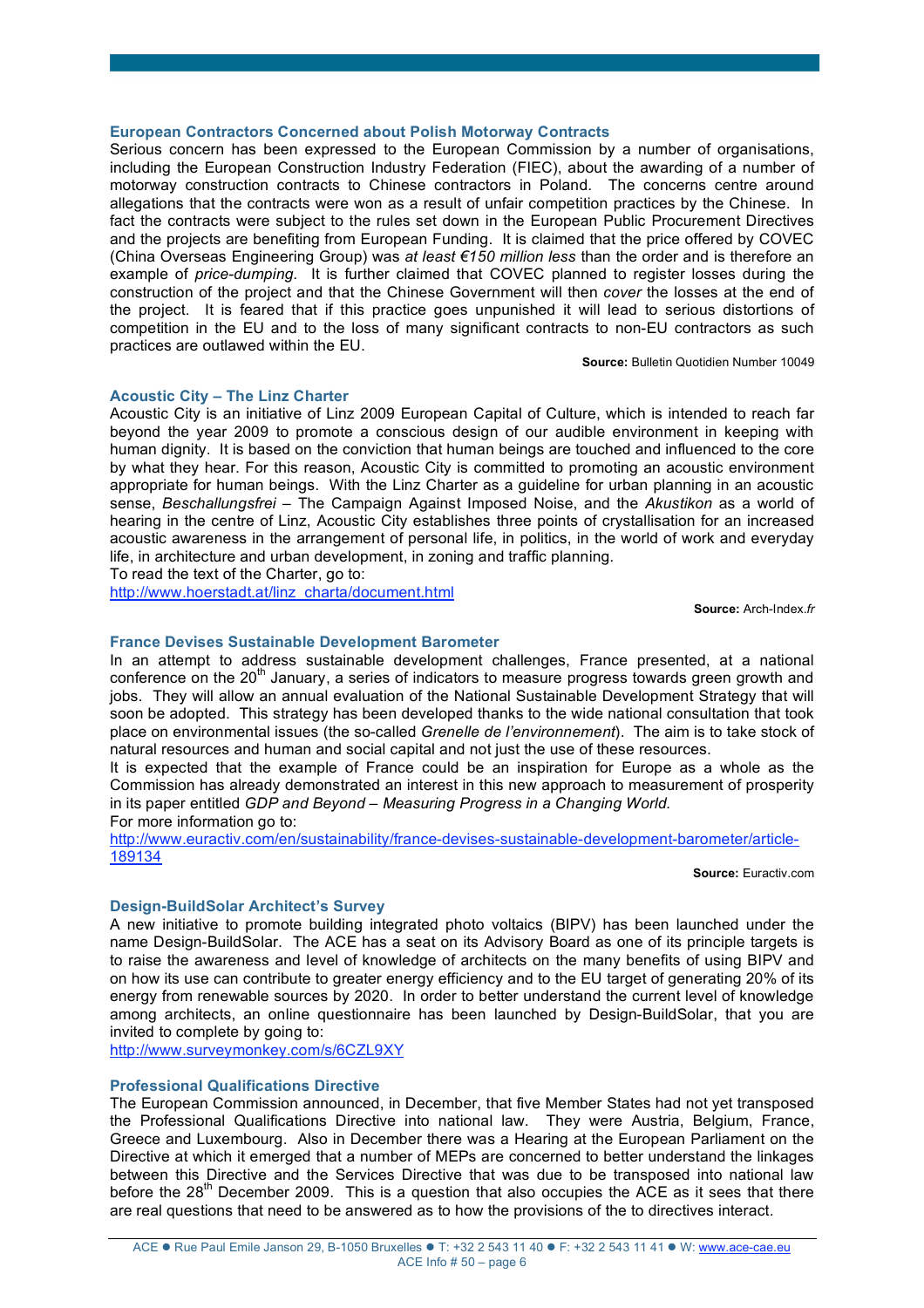Readers of *ACE Info* will be aware that the ACE has been calling for certain, specific revisions to the text of the Professional Qualifications Directive to raise the standard and it has now been reported that Midwives are also calling for revisions to the Directive. When these calls are linked to the mention made by Michel Barnier during his Hearing at the European Parliament to *review qualifications legislation*, it seems that this Directive may be a target for revision or re-casting in the near future.

**Sources:** Bulletin Quotidien Numbers 10037, 10043 & 10051

#### **The Services in the Internal Market Directive**

Although the European Commission did not report on the start of the application of the Services Directive at the time its transposition was due to be completed, there are 6 Member States that were not in a position to implement it on time. They were Bulgaria, Greece, Latvia, Poland, Slovenia and Slovakia.

One of the main provisions of the Directive is that it requires Member States to set up *One-Stop Shops* where businesses can complete all necessary formalities associated with working in countries in the EU other than those in which they are established. On the  $21<sup>st</sup>$  January 2010 the Commission announced that it has set up a portal website that covers all *One-Stop Shops* that Member States have set up. This will be a key resource for all businesses wishing to benefit from the provisions of the Services Directive and can be found at:

http://ec.europa.eu/internal\_market/eu-go/index\_en.htm

The Commission has also announced the publication on its website of a list of national centres that provide aid to individuals and companies that are receiving services covered by the Services Directive. The national centres provide recipients with key information such as details of requirements and regulations in other Member States and information about how to complain and lodge settlement disputes. To see the list go to:

http://ec.europa.eu/internal\_market/services/docs/services-dir/guides/bodies\_designated\_en.pdf

**Sources:** Bulletin Quotidien Numbers 10050, 10061 & 10062

# **Fifty-Five Nations Join Copenhagen Climate Accord**

Fifty-five countries, of which 27 are the Members States of the EU, representing almost 80% of world greenhouse gas emissions have pledged, before the deadline of January 31<sup>st</sup> 2010, varying goals for climate change under the deadline set in the Copenhagen Accord. The UN has interpreted the pledges as clear signals of willingness to move negotiations towards a successful conclusion, although they are insufficient to meet the scale of the challenge being faced by humanity. However in a recent resolution adopted during the February Plenary the European Parliament has called for higher targets for the EU, above the 20%.

To read more, go to:

http://www.euractiv.com/en/climate-environment/fifty-five-countries-join-climate-copenhagen-accordcut-emissions-3

**Source:** Euractiv.com

#### **Urban Intergroup re-established - One of 27 Approved by the European Parliament**

On the 8<sup>th</sup> December 2009, the European Parliament announced its agreement on the establishment of 27 Intergroups for the current mandate (2009-2013). Among them is the Urban Intergroup that replaces the Intergroup Urban.Logement from the last mandate. Its President, Jan Olbrycht (PL) is well known to the ACE. The ACE is one of the external partner organisations of the Intergroup and it has jointly organised several events with the Intergroup in the past. The ACE expects that the cooperation it has enjoyed will be reinforced in the coming years.

Among the other Intergroups agreed that are of interest for the ACE are: Disability and Climate Change/Biodiversity/Sustainable Development.

**Source:** The European Parliament

#### **EUFORES General Assembly Elects its New Board of Presidents**

On the 2<sup>nd</sup> February 2010, the new Board of Presidents of EUFORES was elected in the European Parliament. Claude Turmes (Greens/EFA, LU) was elected President with Fiona Hall (Liberal & Democrats, UK) and Anni Podimata (Socialists & Democrats, EL) were elected as Vice-Presidents. EUFORES is a European parliamentary network with members from all major political groups. Its core objective is the promotion of renewable energy and energy efficiency in Europe. Its website is: www.eufores.org

**Source:** EUFORES Press Release

#### **Three Cities will be European Capital of Culture for 2010**

There are to be three European Capital of Culture in 2010, the first of which, "Essen for the Ruhr" in Germany, was inaugurated on the 9<sup>th</sup> January last. The second capital, Pécs in Hungary inaugurated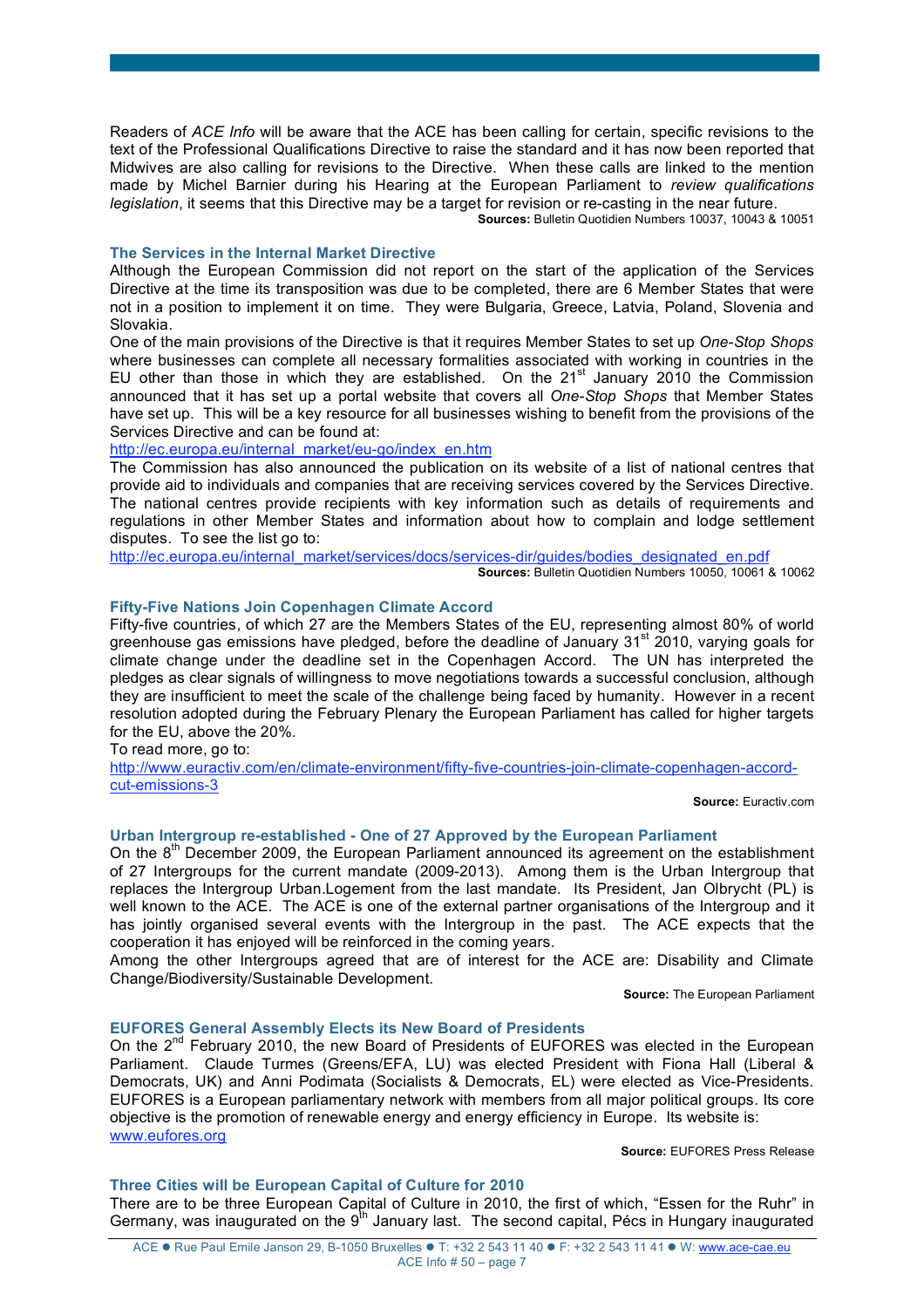its year on the 10<sup>th</sup> January and the third capital, Istanbul in Turkey, inaugurated its year on the 16<sup>th</sup> January. Each capital will be organising a series of cultural events to celebrate the year and further information can be found at:

http://ec.europa.eu/culture/our-programmes-and-actions/doc413\_en.htm

**Sources:** Bulletin Quotidien Number 10053

# **PUBLICATIONS**

# **Competitive Cities and Climate Change**

The OECD has published a working paper that presents findings on the impact of metropolitan regions on climate change. It argues that urban policies can complement global climate policies by reducing global energy demand. It can be downloaded at: http://www.oecd.org/gov/cities

# **CALL FOR PAPERS**

### **Energy Management in Cultural Heritage**

This Conference is scheduled to take place in Dubrovnik, Croatia from  $6<sup>th</sup>$  to  $8<sup>th</sup>$  April 2011. The main conference goals are to promote the best practice and standards in the fields of energy efficiency in cultural heritage buildings and to raise awareness about contemporary ways of protecting and restoring cultural heritage. The organisers have issued a call for papers with a deadline for the submission of abstracts in March 2010.

Full information is available at the following address:

www.ee.undp.hr/dubrovnik2011ee

# **A**<sup>C</sup> EVENTS

# **Sustainable Building Affordable to All**

A conference in a series leading up to SB10, this event will take place in Vilamoura (Portungal) from the  $17<sup>th</sup>$  to the  $19<sup>th</sup>$  March 2010 and will examine how the question of low-cost approaches to sustainable building. For full information, go to:

http://www.portugalsb10.moradadigital.com/

# **Lafayette Park, Detroit. The Settlement Shape**

The Politecnico Di Milano is hosting a travelling exhibition from the  $8<sup>th</sup>$  to the 31<sup>st</sup> March 2010 that will focus on the work of Ludwig Mies van der Rohe and Ludwig Hilberseimer in Detroit 50 years ago. In connection with the exhibition, there will be a symposium held at the Politecnico entitled "The Settlement Shapes. Housing and City Idea". Further information can be requested by writing to: francesca.scotti@polimi.it

### **Architecture & Change**

The Chamber of Architects Bursa Section (Turkey) is holding the 22<sup>nd</sup> International Building & Life Congress on the 26<sup>th</sup> and 27<sup>th</sup> March 2010. The main theme of the Conference is "Architecture & Change" and it will be structured around several broad themes including, among others, the reciprocal expectations of education and practice, the effects of technological developments on architecture and ecology and architecture. Full information on:

www.bursamimar.org.tr

# **6th European sustainable Cities and Town Conference**

After Aalborg in 2004 and Sevilla in 2007, Dunkerque (France) will welcome this Conference from the 19<sup>th</sup> to the 21<sup>st</sup> May 2010. The theme of the Conference will be "Delivering Sustainable Cities: The Local Leadership Challenge". The Dunkerque 2010 Conference will explore how local sustainability can represent an answer to the current economic, social and climate challenges. Full information is available at the following address:

www.dunkerque2010.org

**InterSolar 2010**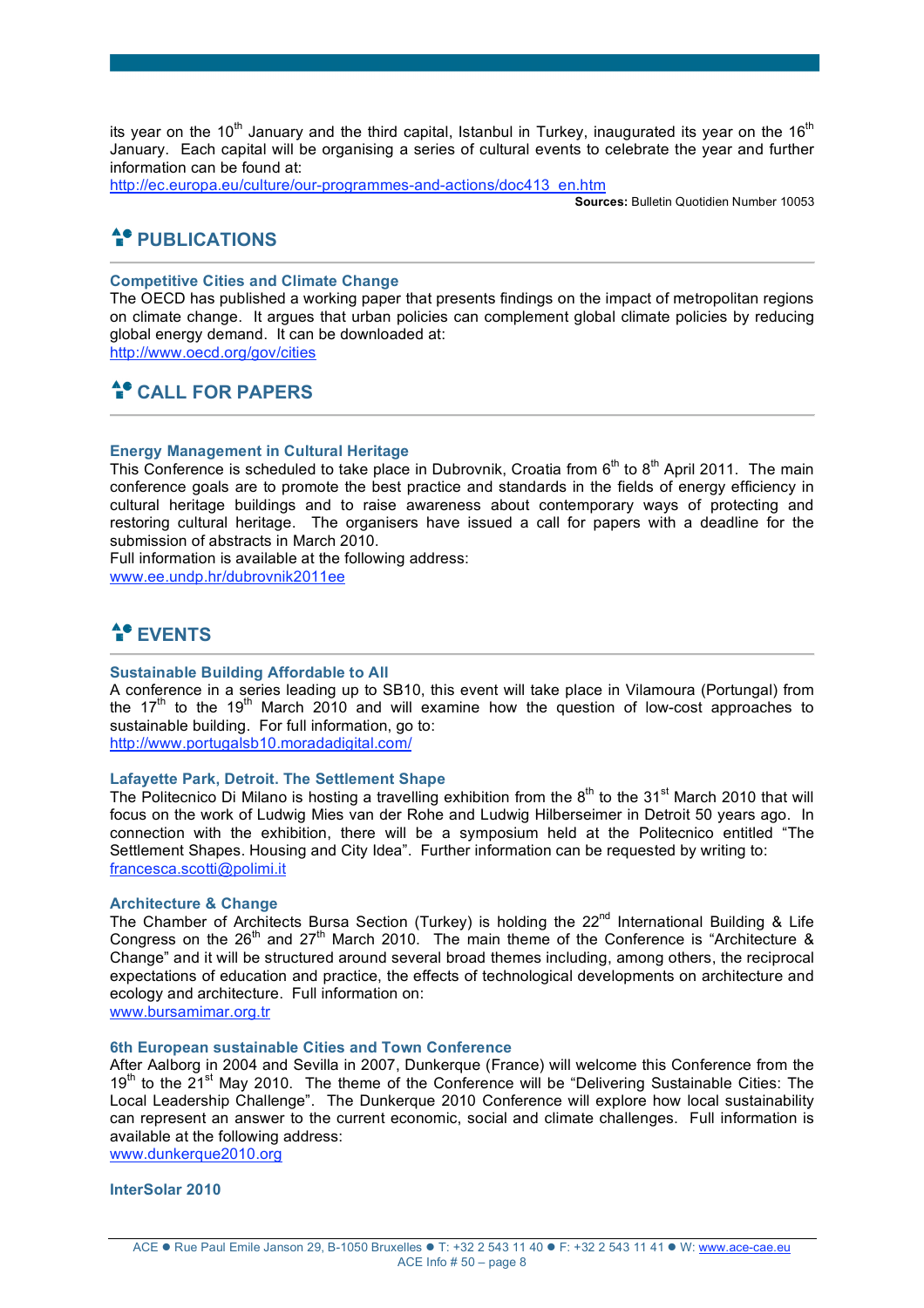The world's largest trade fair for solar technologies, this year will see several side conferences that could be of interest to architects, especially those interested in building integrated photo-voltaics. It will be held in Munich from the 9<sup>th</sup> to the 11<sup>th</sup> June 2010. Full information at: www.intersolar.de

#### **UIA Congress 2011**

An important date for your diary is the next UIA Congress that will take place in Tokyo, Japan from the 25th to the 29th September 2011. The main theme of the event will be *Design 2050* and it will be approached from three key themes: Environment; Life; Survival. More information can be accessed at:

http://www.uia2011tokyo.com/en/

#### **World Sustainable Energy Days**

This major event will be held in Wels, Austria from the 3<sup>rd</sup> to the 5<sup>th</sup> March 2010 and will see a number of parallel events and conferences on the subject of sustainable energy, including a conference under the title of " Building Renovation – Towards Low Energy Consumption". Full information can be found at:

www.wsed.at

# **Listing of events relating to Urban Issues**

The European Urban Knowledge Network (EUKN) maintains a very good listing of events that relate to urban issues on its website, many of which are interest to architects. It can be accessed at: http://www.eukn.org/eukn/meetings/index.html

# **ARCHITECTURAL COMPETITIONS**

**None to Report in this Edition**

# $\triangleq$  **PRACTICAL INFORMATION**

#### **Selection of Useful and interesting links:**

European Commission homepage http://ec.europa.eu/index\_en.htm

Search page for Commission documents http://europa.eu/documents/comm/index\_en.htm

The Barroso Commission: http://ec.europa.eu/commission\_barroso/index\_en.htm

The European Parliament Homepage: http://www.europarl.europa.eu

Website of the Spanish Presidency (Jan10 to Jun10) http://www.eu2010.es

Website of the Swedish Presidency (Jul09 to Dec09) http://www.se2009.eu/en

European Forum for Architectural Policies http://www.efap-fepa.eu/

EU Video Website: http://www.youtube.com/eutube

URBACT Hous-Es Network website: http://urbact.eu/projects/hous-es.html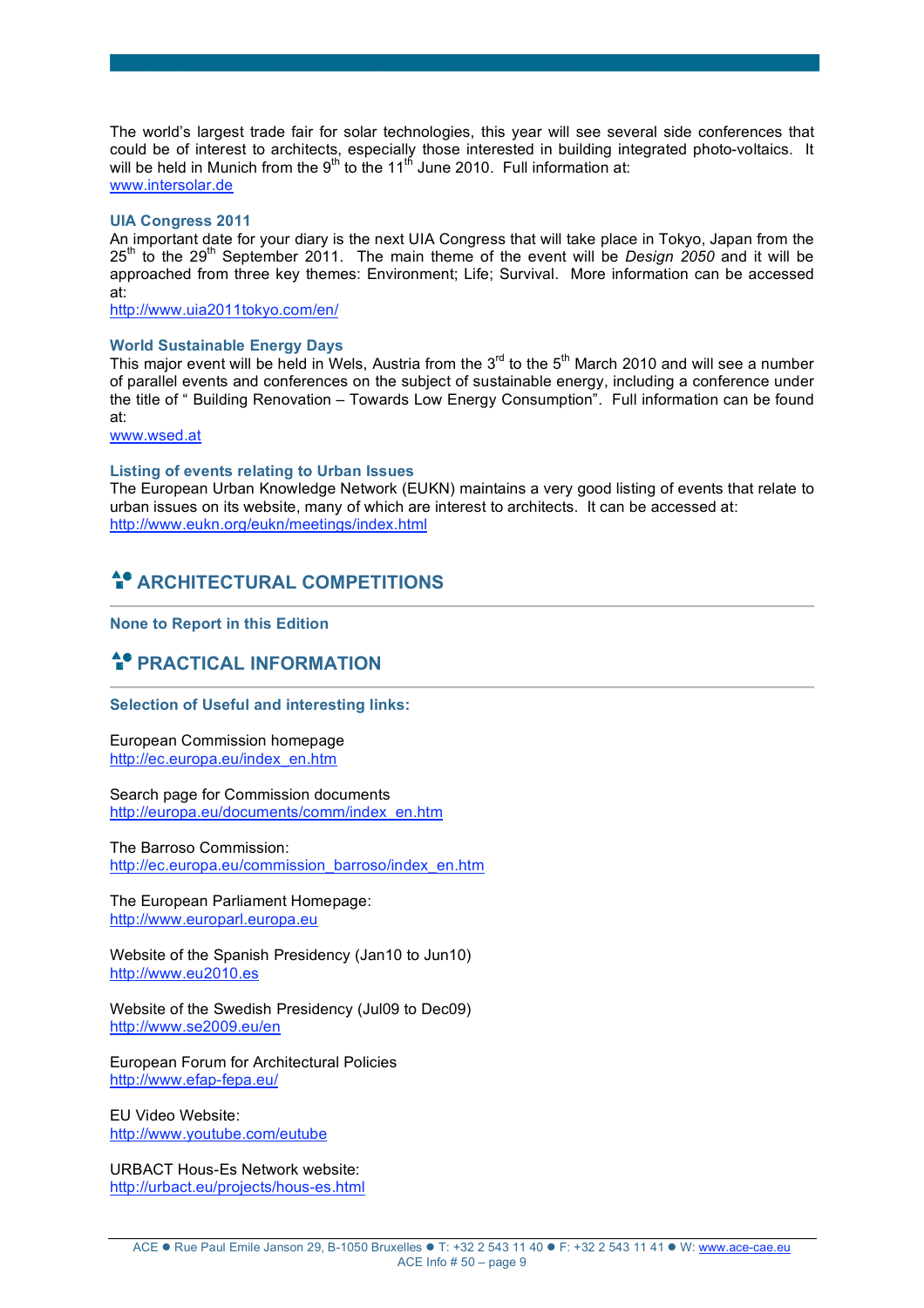Sustainable building website www.sustainablebuilding.info

Collegi d'Arquitectes de Catalunya (COAC) international relations database: http://www.coac.net/international/

Consiglio Nazionale degli Architetti, Pianificatori, Paesaggisti e Conservatori (CNAPPC) database - ArchiEuro: http://www.awn.it/AWN/Engine/RAServePG.php/P/26111AWN0905/L/1

Website of the network of French Architecture Centres: www.ma-lereseau.org

Website of the European Construction Technology Platform: http://www.ectp.org

Website of the *Build Up* website on energy efficient buildings: http://www.buildup.eu

ArchiEuropa website – comparative information on practice of architecture: http://www.arvha.net/selectionlang.php?s=AXMIG1FZFB

Archi-Student website – a wealth of information on schools and students of architecture in Europe: www.archi-students.org

Link to the Newsletter of the International Union of Architects (UIA): http://www.uia-architectes.org/texte/england/Menu-2/4-lettre.html

Passive and Downdraught Cooling in Buildings – The website of an EU-funded project that shows the way towards a pragmatic alternative to conventional air conditioning in buildings: www.phdc.eu

Database of Digital Architecture – A subscription based website that contains several sections including one that provides images of the works of the great masters of architect and videos of talks by famous architects has been set up. For full information go to: www.pidgeondigital.com

Interactive Database for Architects – Launched in March 2008, this site provides an opportunity for all architectural practices to become globally recognised. Check it out at: www.worldarchitecture.org

ACE Website: www.ace-cae.eu

#### **Useful tip:**

In the website addresses given in *ACE Info* for the documents of the EU, you will frequently see the following near the end of the address: " en". These two letters define the language of the document (English in the case of "en") and you can usually change these two letters in order to bring you to a different language version as follows:

French fr German de Danish da Swedish sv Italian it Spanish es Greek el Dutch ni<br>
Portuguese pt Finnish fi Czech cs Maltese mt Portuguese pt Finnish  $\overline{f}$  Finnish  $\overline{f}$  Czech  $\overline{c}$  cs Estonian et Latvian Iv Lithuanian It Polish pi Hungarian hu Slovene sl Slovak sk Bulgarian bg Romanian \_ro

# **The editorial board for the compilation of this** *ACE Info* **is:**

The ACE President: Selma Harrington Board Member Responsible for Communication: Serban Tiganas The Secretary General of the ACE: Alain Sagne